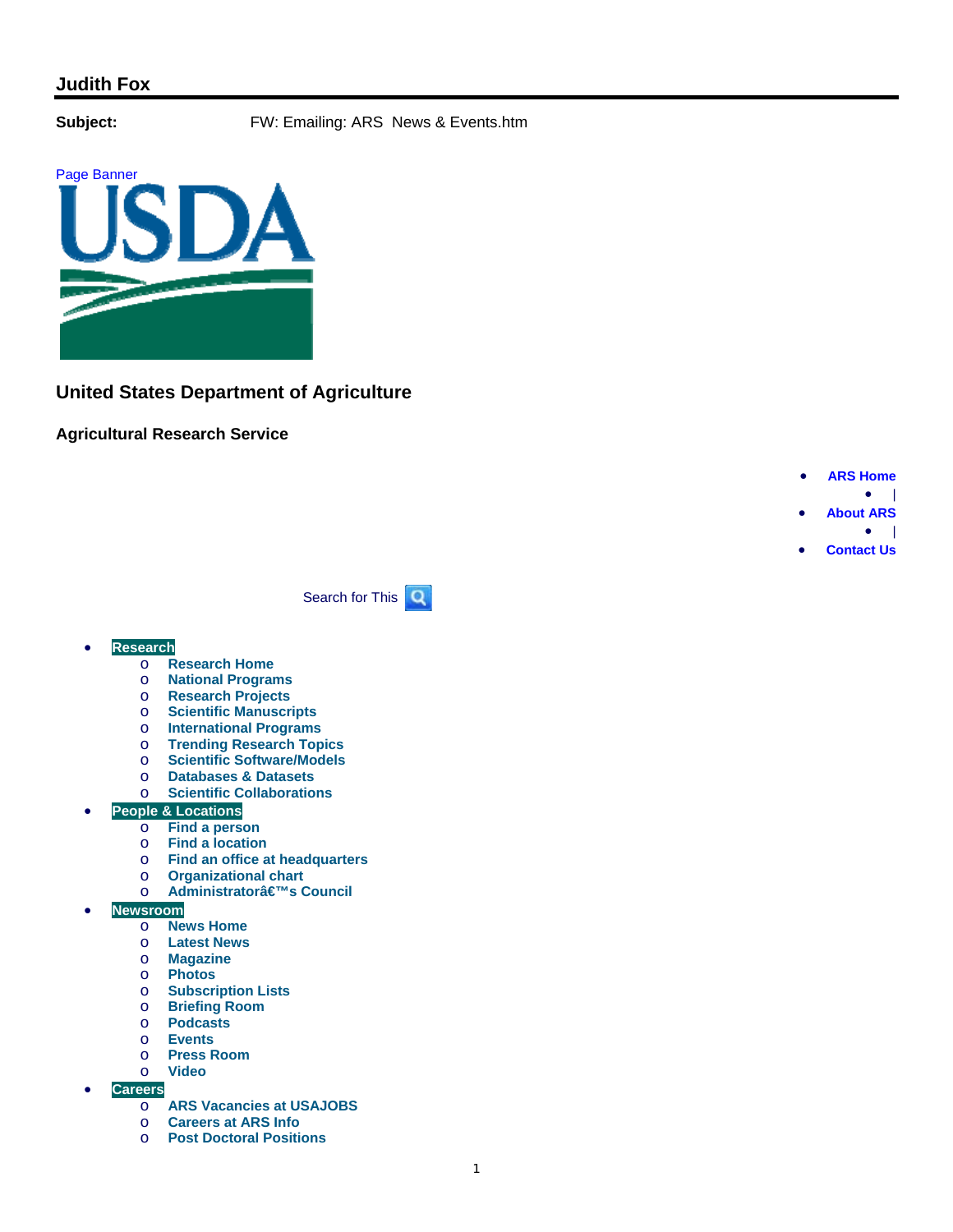You are here: ARS Home / News /



## **Glomalin: Hiding Place for a Third of the World's Stored Soil Carbon**



Glomalin, extracted from undisturbed Nebraska soil and then freeze-dried. **(K9969-2)**

A sticky protein seems to be the unsung hero of soil carbon storage.

Until its discovery in 1996 by ARS soil scientist Sara F. Wright, this soil "super glue" was mistaken for an unidentifiable constituent of soil organic matter. Rather, it permeates organic matter, binding it to silt, sand, and clay particles. Not only does glomalin contain 30 to 40 percent carbon, but it also forms clumps of soil granules called aggregates. These add structure to soil and keep other stored soil carbon from escaping.

As a glycoprotein, glomalin stores carbon in both its protein and carbohydrate (glucose or sugar) subunits. Wright, who is with the Sustainable Agricultural Systems Laboratory in Beltsville, Maryland, thinks the glomalin molecule is a clump of small glycoproteins with iron and other ions attached. She found that glomalin contains from 1 to 9 percent tightly bound iron.



A microscopic view of an arbuscular mycorrhizal fungus growing on a corn root. The round bodies are spores, and the threadlike filaments are hyphae. The substance coating them is glomalin, revealed by a green dye tagged to an antibody against glomalin. **(K9968-1)**

Glomalin is causing a complete reexamination of what makes up soil organic matter. It is increasingly being included in studies of carbon storage and soil quality. In fact, the U.S. Department of Energy, as part of its interest in carbon storage as an offset to rising atmospheric carbon dioxide  $(CO<sub>2</sub>)$  levels, partially funded a recent study by lab technician Kristine A. Nichols, a colleague of Wright's. Nichols reported on the study as part of her doctoral dissertation in soil science at the University of Maryland.

That study showed that glomalin accounts for 27 percent of the carbon in soil and is a major component of soil organic matter. Nichols, Wright, and E. Kudjo Dzantor, a soil scientist at the University of Maryland-College Park, found that glomalin weighs 2 to 24 times more than humic acid, a product of decaying plants that up to now was thought to be the main contributor to soil carbon. But humic acid contributes only about 8 percent of the carbon. Another team recently used carbon dating to estimate that glomalin lasts 7 to 42 years, depending on conditions.

 For the study, the scientists compared different chemical extraction techniques using eight different soils from Colorado, Georgia, Maryland, and Nebraska. They found that current assays greatly underestimate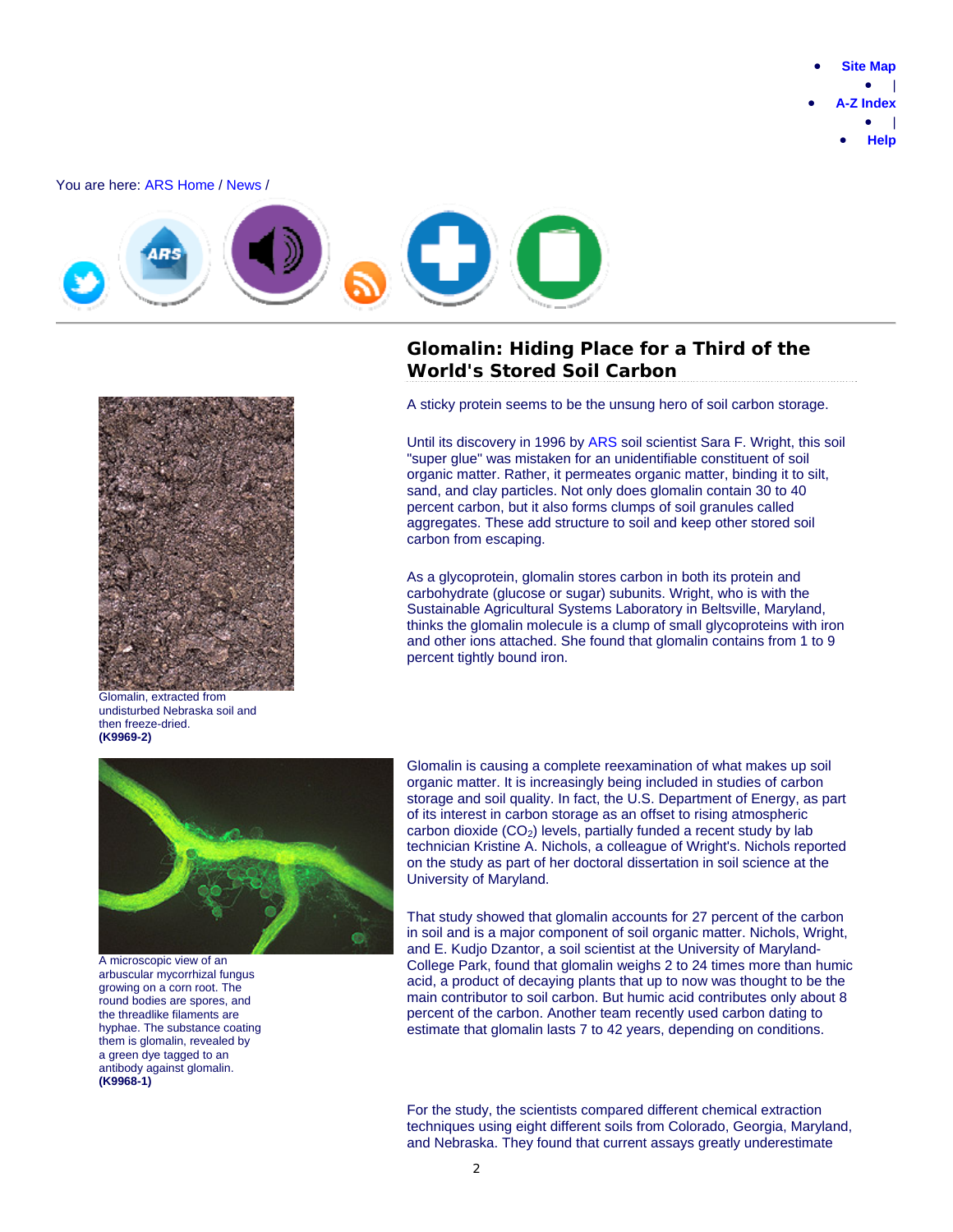

In her Beltsville laboratory, soil scientist Sara Wright examines a soil aggregate coated with glomalin, a soil protein she identified in 1996. **(K9972-1)**



Soil scientist Sara Wright (foreground) and technician Kristine Nichols use nuclear magnetic resonance to examine the molecular structure of extracted soil organic matter constituents. **(K9971-1)**

the amount of glomalin present in soils. By comparing weights of extracted organic matter fractions (glomalin, humic acid, fulvic acid, and particulate organic matter), Nichols found four times more glomalin than humic acid. She also found that the extraction method she and Wright use underestimates glomalin in certain soils where it is more tightly bound than usual.

In a companion study, Nichols, Wright, and Dzantor teamed up with ARS chemist Walter F. Schmidt to examine organic matter extracted from the same soils under a nuclear magnetic resonance (NMR) imager. They found that glomalin's structure differs from that of humic acid—or any other organic matter component—and has unique structural units.

In a current study in Costa Rica, partly funded by the National Science Foundation, Wright is using glomalin levels and root growth to measure the amount of carbon stored in soils beneath tropical forests. She is finding lower levels of glomalin than expected and a much shorter lifespan. "We think it's because of the higher temperatures and moisture in tropical soils," she explains. These factors break down glomalin.

Forests, croplands, and grasslands around the world are thought to be valuable for offsetting carbon dioxide emissions from industry and vehicles. In fact, some private markets have already started offering carbon credits for sale by owners of such land. Industry could buy the credits as offsets for their emissions. The expectation is that these credits would be traded just as pollution credits are currently traded worldwide.

#### **How Does Glomalin Work?**

It is glomalin that gives soil its tilth—a subtle texture that enables experienced farmers and gardeners to judge great soil by feeling the smooth granules as they flow through their fingers.

Arbuscular mycorrhizal fungi, found living on plant roots around the world, appear to be the only producers of glomalin. Wright named glomalin after Glomales, the taxonomic order that arbuscular mycorrhizal fungi belong to. The fungi use carbon from the plant to grow and make glomalin. In return, the fungi's hairlike filaments, called hyphae, extend the reach of plant roots. Hyphae function as pipes to funnel more water and nutrients—particularly phosphorus—to the plants.

"We've seen glomalin on the outside of the hyphae, and we believe this is how the hyphae seal themselves so they can carry water and nutrients. It may also be what gives them the rigidity they need to span the air spaces between soil particles," says Wright.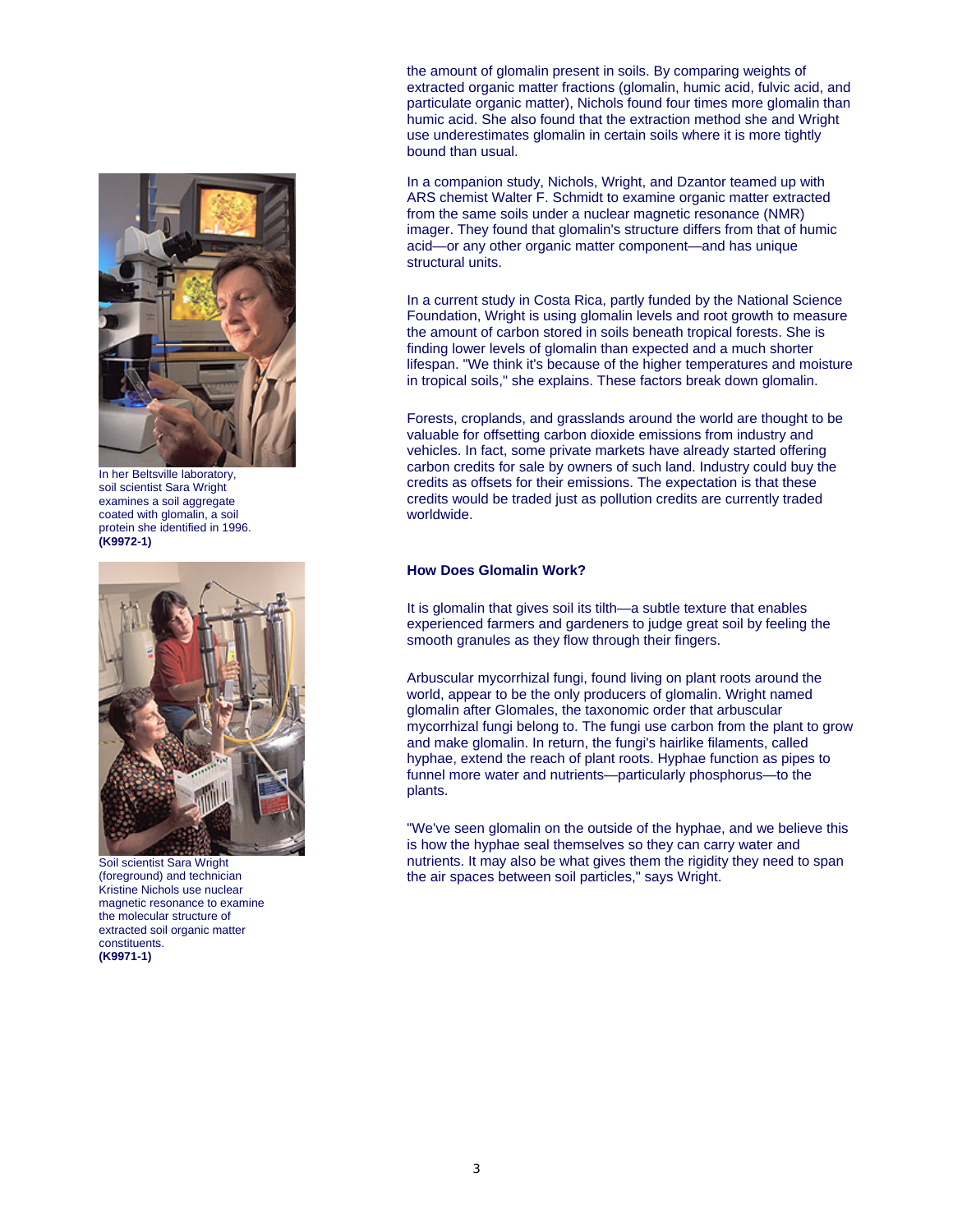

Technician Kristine Nichols checks the progress of corn plants growing in containers specially designed for glomalin production. **(K9973-1)**

#### **HEARS**

ubunu

Dried samples of undisturbed soil (top row) and material left after extractable organic matter has been removed (bottom row). Although minerals are the most abundant components of soil, organic matter gives it life and health. Soil samples from left to right are from Maryland, Nebraska, Georgia, and Colorado. **(K9974-1)**

As a plant grows, the fungi move down the root and form new hyphae to colonize the growing roots. When hyphae higher up on the roots stop transporting nutrients, their protective glomalin sloughs off into the soil. There it attaches to particles of minerals (sand, silt, and clay) and organic matter, forming clumps. This type of soil structure is stable enough to resist wind and water erosion, but porous enough to let air, water, and roots move through it. It also harbors more beneficial microbes, holds more water, and helps the soil surface resist crusting.

Scientists think hyphae have a lifespan of days to weeks. The much longer lifespan of glomalin suggests that the current technique of weighing hyphae samples to estimate fungal carbon storage grossly underestimates the amount of soil carbon stored. In fact, Wright and colleagues found that glomalin contributes much more nitrogen and carbon to the soil than do hyphae or other soil microbes.

#### **Rising CO2 Boosts Glomalin, Too**

In an earlier study, Wright and scientists from the University of California at Riverside and Stanford University showed that higher CO<sub>2</sub> levels in the atmosphere stimulate the fungi to produce more glomalin.

They did a 3-year study on semiarid shrub land and a 6-year study on grasslands in San Diego County, California, using outdoor chambers with controlled  $CO<sub>2</sub>$  levels. When  $CO<sub>2</sub>$  reached 670 parts per million (ppm)—the level predicted by mid to late century—hyphae grew three times as long and produced five times as much glomalin as fungi on plants growing with today's ambient level of 370 ppm.

Longer hyphae help plants reach more water and nutrients, which could help plants face drought in a warmer climate. The increase in glomalin production helps soil build defenses against degradation and erosion and boosts its productivity.

Wright says all these benefits can also come from good tillage and soil management techniques, instead of from higher atmospheric CO<sub>2</sub>.

"You're in the driver's seat when you use techniques proven to do the same thing as the higher  $CO<sub>2</sub>$  that might be causing global warming. You can still raise glomalin levels, improve soil structure, and increase carbon storage without the risks of the unknowns in global climate change," she says.

#### **Putting Glomalin to Work**

Wright found that glomalin is very manageable. She is studying glomalin levels under different farming and ranching practices. Levels were maintained or raised by no-till, cover crops, reduced phosphorus inputs, and the sparing use of crops that don't have arbuscular mycorrhizal fungi on their roots. Those include members of the Brassicaceae family, like cabbage and cauliflower, and the mustard family, like canola and crambe.

"When you grow those crops, it's like a fallow period, because glomalin production stops," says Wright. "You need to rotate them with crops that have glomalin-producing fungi."

In a 4-year study at the Henry A. Wallace Beltsville (Maryland) Agricultural Research Center, Wright found that glomalin levels rose each year after no-till was started. No-till refers to a modern conservation practice that uses equipment to plant seeds with no prior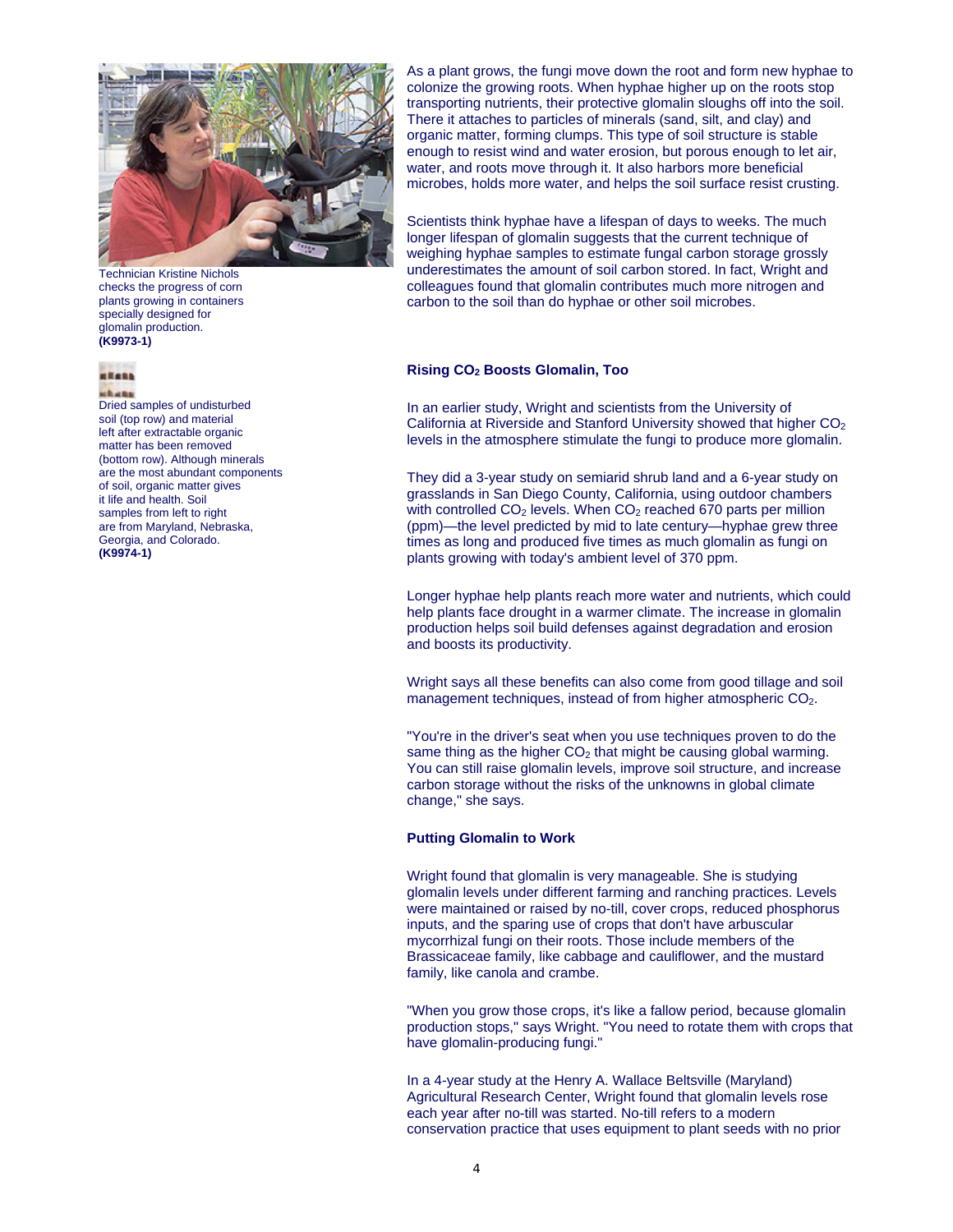plowing. This practice was developed to protect soil from erosion by keeping fields covered with crop residue.

Glomalin went from 1.3 milligrams per gram of soil (mg/g) after the first year to 1.7 mg/g after the third. A nearby field that was plowed and planted each year had only 0.7 mg/g. In comparison, the soil under a 15-year-old buffer strip of grass had 2.7 mg/g.

Wright found glomalin levels up to 15 mg/g elsewhere in the Mid-Atlantic region. But she found the highest levels—more than 100 mg/g—in Hawaiian soils, with Japanese soils a close second. "We don't know why we found the highest levels in Hawaii's tropical soils. We usually find lower levels in other tropical areas, because it breaks down faster at higher temperature and moisture levels," Wright says. "We can only guess that the Hawaiian soils lack some organism that is breaking down glomalin in other tropical soils—or that high soil levels of iron are protecting glomalin."

#### **It's Persistent and It's Everywhere!**

The toughness of the molecule was one of the things that struck Wright most in her discovery of glomalin. She says it's the reason glomalin eluded scientific detection for so long.

"It requires an unusual effort to dislodge glomalin for study: a bath in citrate combined with heating at 250 °F for at least an hour," Wright says. "No other soil glue found to date required anything as drastic as this."

"We've learned that the sodium hydroxide used to separate out humic acid in soil misses most of the glomalin. So, most of it was thrown away with the insoluble humus and minerals in soil," she says. "The little bit of glomalin left in the humic acid was thought to be nothing more than unknown foreign substances that contaminated the experiments."

Once Wright found a way to capture glomalin, her next big surprise was how much of it there was in some soils and how widespread it was. She tested samples of soils from around the world and found glomalin in all.

"Anything present in these amounts has to be considered in any studies of plant-soil interactions," Wright says. "There may be implications beyond the carbon storage and soil quality issues—such as whether the large amounts of iron in glomalin mean that it could be protecting plants from pathogens."

Her recent work with Nichols has shown that glomalin levels are even higher in some soils than previously estimated.

"Glomalin is unique among soil components for its strength and stability," Wright says. Other soil components that contain carbon and nitrogen, as glomalin does, don't last very long. Microbes quickly break them down into byproducts. And proteins from plants are degraded very quickly in soil.

"We need to learn a lot more about this molecule, though, if we are to manage glomalin wisely. Our next step is to identify the chemical makeup of each of its parts, including the protein core, the sugar carbohydrates, and the attached iron and other possible ions." Nichols is starting to work on just that.

"Once we know what sugars and proteins are there," says Nichols, we will use NMR and other techniques to create a three-dimensional image of the molecule. We can then find the most likely sites to look for iron or